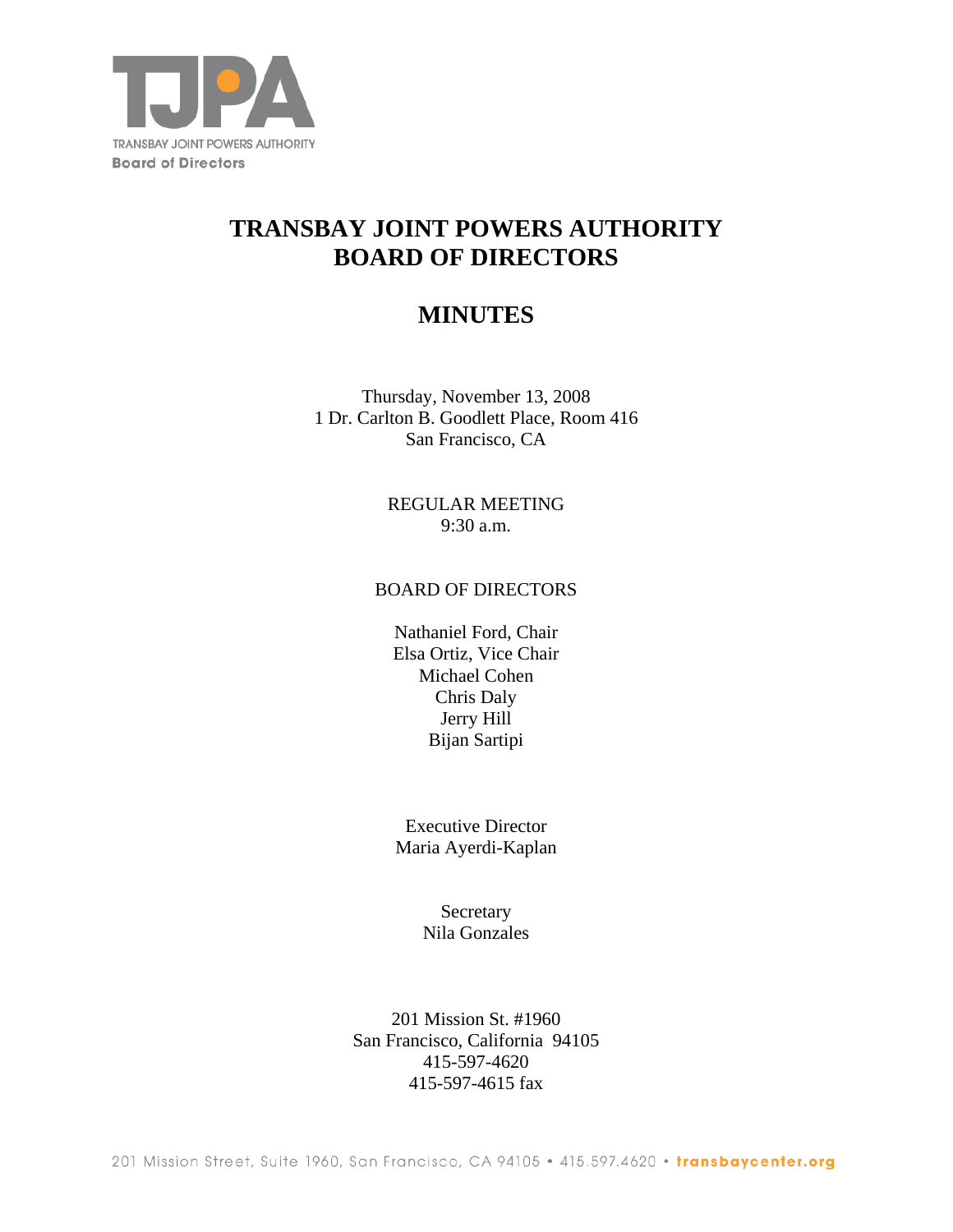

## 9:30 – REGULAR MEETING

## ORDER OF BUSINESS

1. Call to Order

Chairman Ford called the meeting to order at 9:40 am

2. Roll Call

Secretary Gonzales announced that Director Cohen would not be in attendance and Directors Lloyd and Anziano would be sitting in for Directors Hill and Sartipi.

Present: Tony Anziano Chris Daly Art Lloyd Elsa Ortiz Nathaniel Ford

Absent: Michael Cohen Jerry Hill Bijan Sartipi

3. Communications

None.

4. Board of Director's New and Old Business

None.

- 5. Executive Director's Report
	- Funding Update

Executive Director (ED) Ayerdi-Kaplan reported that the program is continuing to advance on all fronts and that it remains on schedule and budget. Pelli Clarke Pelli Architects have been working on the schematic design of the Transit Center and breaking ground of the new Terminal is still anticipated for early 2010. A number of construction workshops have been held on construction methodology, foundations, and train boxes. Staff is working very hard to identify funding to construct the train box in Phase 1. The work on the Temporary Terminal is underway as the notice to proceed was issued to McGuire and Hester on November 1<sup>st</sup>. A formal groundbreaking is being coordinated and is anticipated around December  $17<sup>th</sup>$  but details are being finalized; specifics will be distributed soon.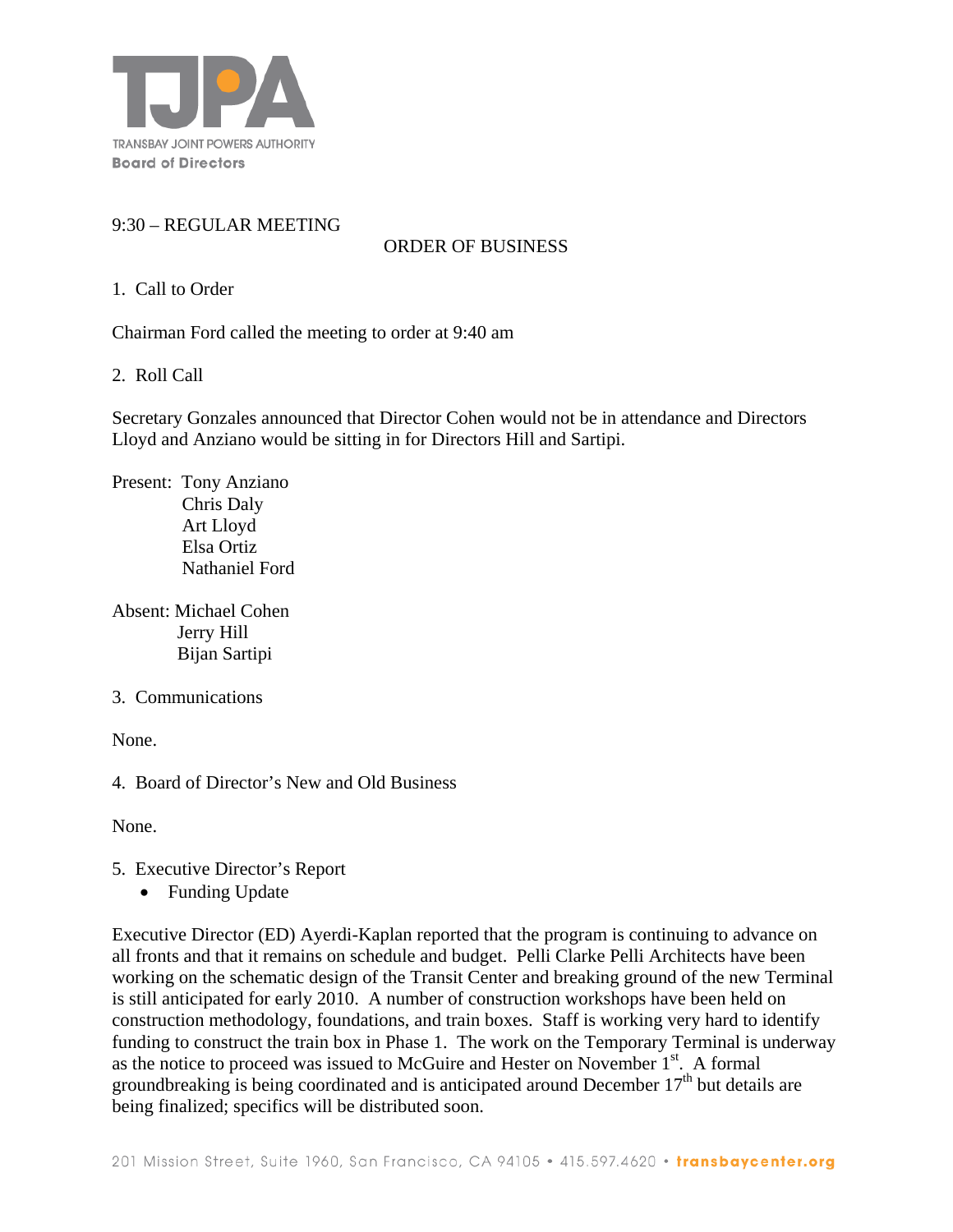

Nancy Whelan, TJPA Financial Consultant, presented the Funding Update.

### 6. Public Comment

None.

## THE FOLLOWING MATTERS BEFORE THE TRANSBAY JOINT POWERS AUTHORITY ARE RECOMMENDED FOR ACTION AS STATED BY THE EXECUTIVE DIRECTOR OR THE CHAIR.

## CONSENT CALENDAR

7. All matters listed hereunder constitute a Consent Calendar, are considered to be routine by the Transbay Joint Powers Authority, and will be acted upon by a single vote. There will be no separate discussion of these items unless a member of the Board or the public so requests, in which event the matter shall be removed from the Consent Calendar and considered as a separate item.

(7.1) Approving the Minutes of the October 17, 2008 meeting.

(7.2) Approving the Minutes of the October 21, 2008 meeting.

No public comment.

On motion to approve the Consent Calendar:

ADOPTED: AYES – Daly, Lloyd, Ortiz and Ford

## REGULAR CALENDAR

8. Resolution of appreciation for Director Jerry Hill.

ED Ayerdi-Kaplan stated that Director Hill regretted not being present but that he was called away to a mandatory new legislator training session as he was elected to the Assembly on November 4, 2008. She expressed staff's appreciation for his work and guidance on the project. Director Lloyd also expressed Director Hill's apology but accepted on his behalf and agreed to present the plaque to Director Hill at the Chair's request. Chair Ford expressed his gratitude to Director Hill for all of his work and specifically for the procurement of the Design Team that was done while Director Hill was Chair.

No public comment.

RESOLUTION 08-045

On motion to approve:

## ADOPTED: AYES – Daly, Lloyd, Ortiz and Ford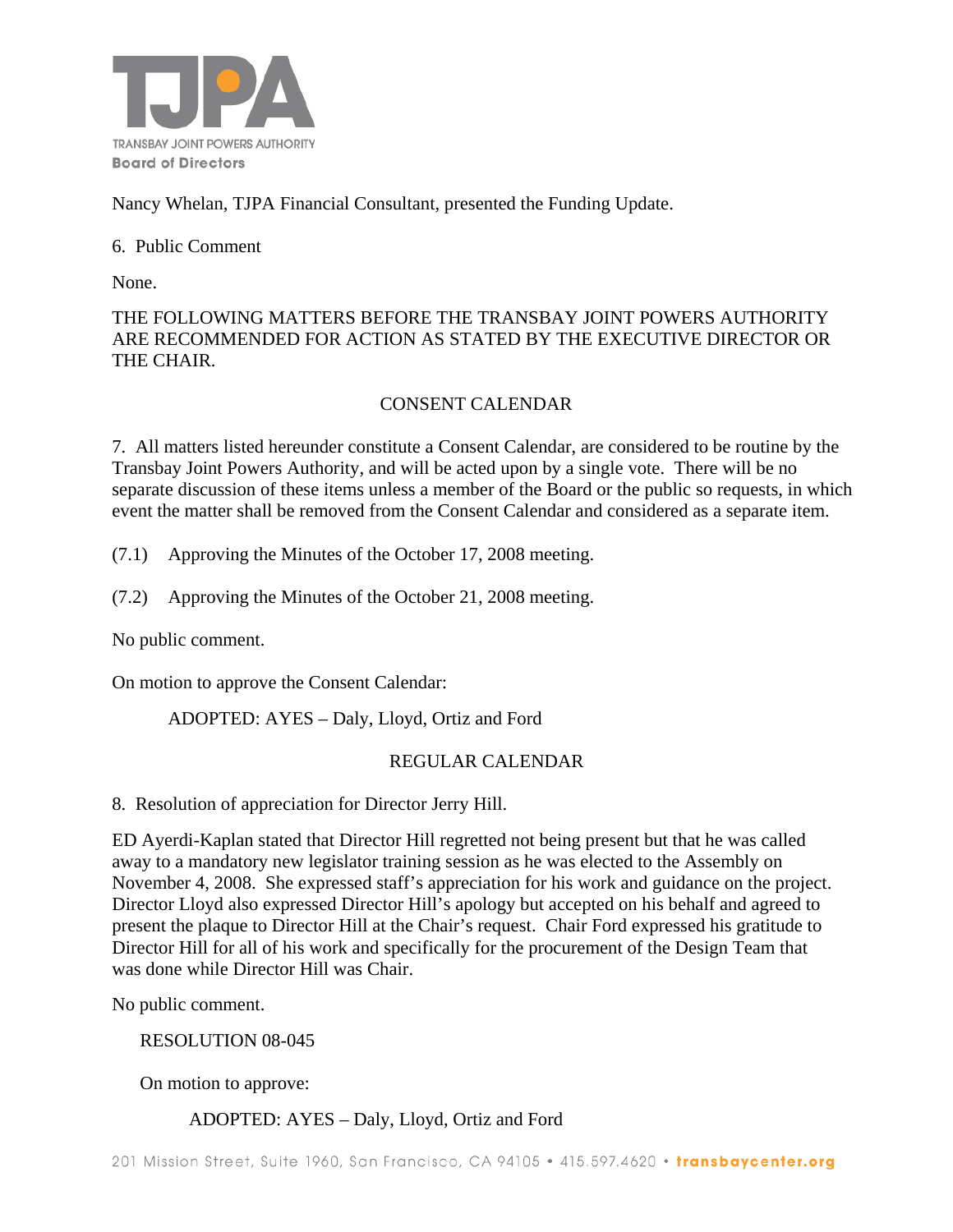

### RECESS MEETING AND CONVENE CLOSED SESSION

There was no member of the public who indicated that they would like to comment on the item scheduled for discussion in closed session.

#### CLOSED SESSION

#### 1. Call to Order

Chairman Ford called the closed session to order at 9:50 am

2. Roll Call

Present: Tony Anziano Chris Daly Art Lloyd Elsa Ortiz Nathaniel Ford

Absent: Michael Cohen Jerry Hill Bijan Sartipi

#### 3. CONFERENCE WITH REAL PROPERTY NEGOTIATORS (Gov. Code section 54956.8)

Property: 77-79 and 81-83 Natoma Street

TJPA Negotiators: Maria Ayerdi-Kaplan, Executive Director, and Andrew W. Schwartz and Deborah L. Keeth, Shute, Mihaly & Weinberger LLP, outside counsel

Negotiating parties: TJPA; Beck Living Trust U/A/D 9/27/97; William U. Beck Exempt Descendants' Trust Under the William U. Beck Revocable Trust U/A/D 9/03/97; Varnish Fine Art, LLC; Wooden Spoon & Fork LLC

Under negotiation: Price and terms of payment for TJPA's purchase of 77-79 and 81-83 Natoma Street

#### RESOLUTION 08-046

On motion to approve:

ADOPTED: AYES – Daly, Lloyd, Ortiz and Ford